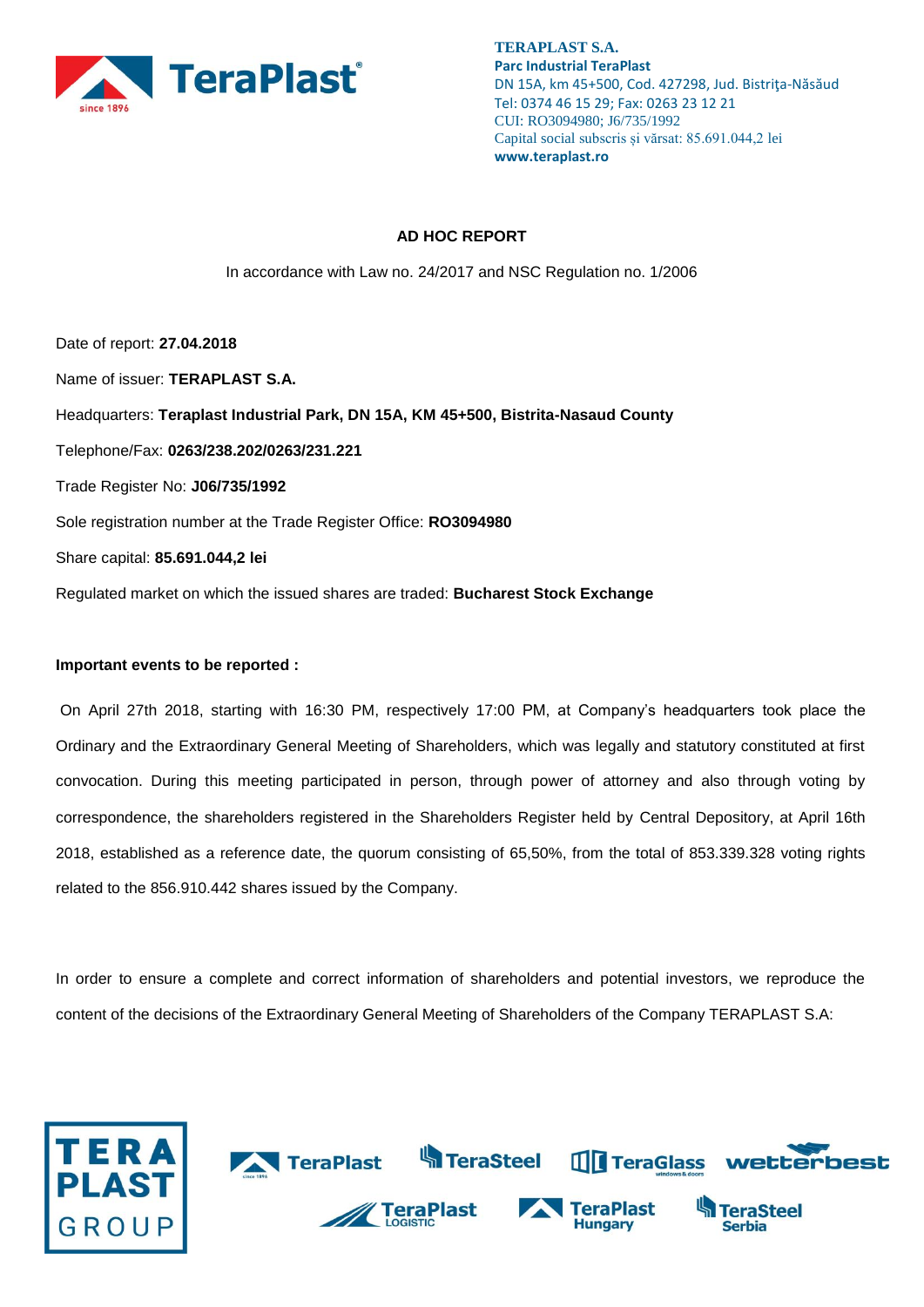

## **DECISION no. 1 dated April 27th, 2018 of the Ordinary General Meeting of Shareholders of TERAPLAST S.A.**

In pursuance of art.111 and the following of Companies Law 31/1990 as amended to date, of the Articles of Association of TERAPLAST S.A., of Law no. 24/2017, and the NSC Regulation no. 1/2006 amended by NSC Regulation no. 31/2006, the Ordinary General Meeting of Shareholders of the company TERAPLAST S.A., headquartered outside the built-up area of Bistrita municipality, at Parc Industrial Teraplast, DN 15A, km 45+500, postal code 427298, Bistrita-Nasaud County, registered at the Trade Register under no. J06/735/1992, VAT no. 3094980, held on April 27th 2018 at the company's headquarters, at 4:30 pm, in a quorum of 65,50% of the total 853.339.328 voting rights corresponding to the 856.910.442 shares issued by TERAPLAST S.A., representing a total number of 558.900.938 votes expressed,

# *DECIDES On the items of the agenda as follows:*

**1.** Approves the Report of the Board of Administration on the individual and consolidated financial situations for the 2017 financial year.

**Voting structure: 100% for, 0% against, 0% abstention**

**2.** Records the Report of the financial auditor ERNST & YOUNG ASSURANCE SERVICES S.R.L on the individual and consolidated financial statement for the 2017 financial year.

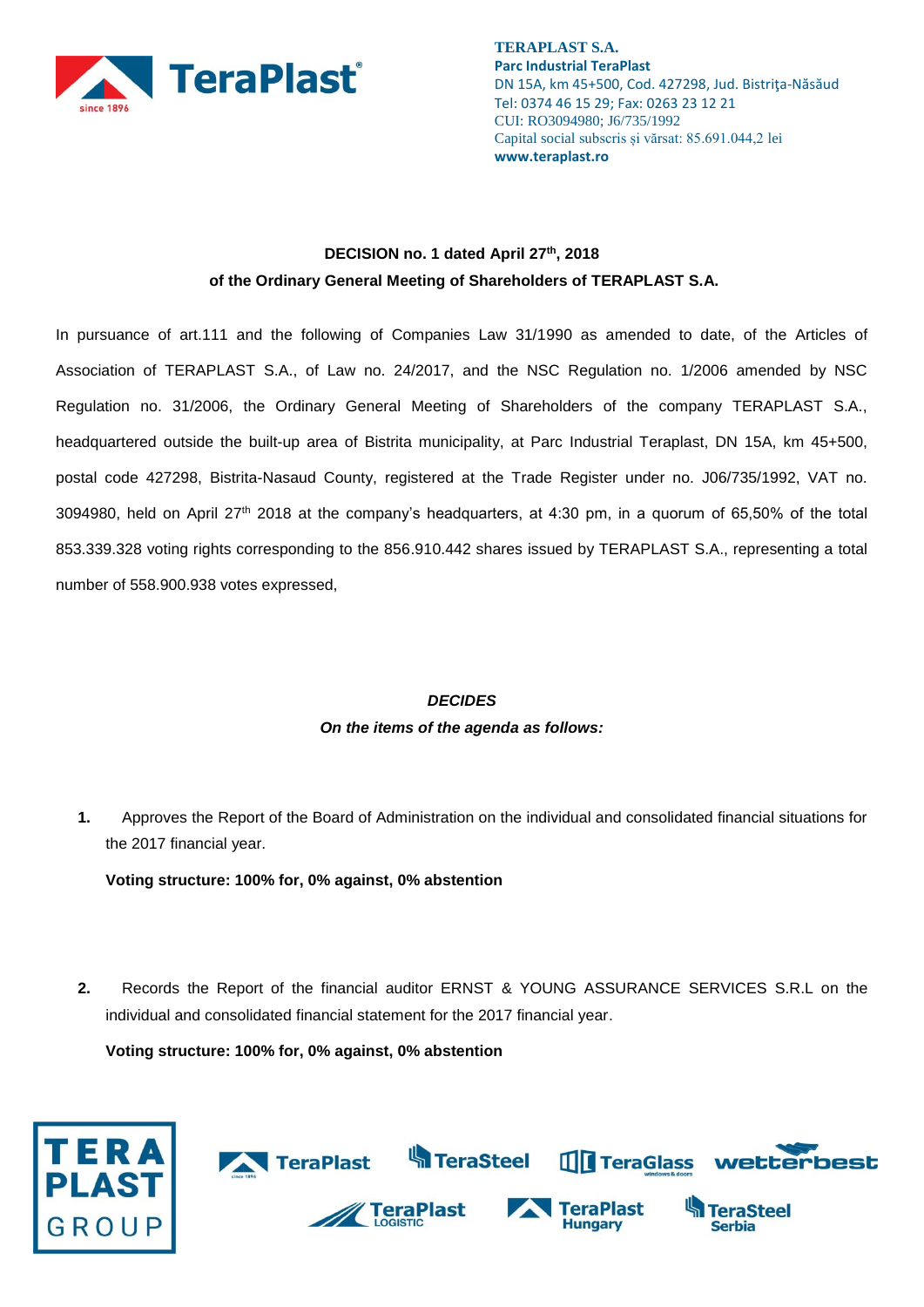

**3.** Approves the individual financial situations for the 2017 financial year, based on the Report of the Board of Directors and the Report of the Company's financial auditor.

| <b>Description</b>                                                                      | 2017 (RON)      |
|-----------------------------------------------------------------------------------------|-----------------|
| Revenues total –out of which:                                                           | 227,365,686     |
| Revenues from sale of finished products                                                 | 198,543,629     |
| Revenues from the sale of merchandise                                                   | 27,466,652      |
| Revenues from service rendering                                                         | 1,355,405       |
| Other operating income                                                                  | 466,801         |
| Changes in inventories of finished goods and work in progress                           | 5,481,277       |
| Raw materials, consumables used and merchandise                                         | (163, 354, 194) |
| Employee benefit expenses                                                               | (21, 449, 503)  |
| Expenses with impairment adjustments and amortization                                   | (14, 241, 866)  |
| Adjustments for the depreciation of current assets, net                                 | (1,806,232)     |
| Provisions, net                                                                         | 2,100,468       |
| (Gains)/ Losses from the outflow/valuation of tangible and intangible assets            | 71,276          |
| Gains from the fair value measurement of investment properties                          | 144,867         |
| Other expenses                                                                          | (28, 270, 805)  |
| <b>Operating result</b>                                                                 | 6,507,775       |
| <b>Financial expenses</b>                                                               | (3,825,616)     |
| Financial income                                                                        | 12,081,008      |
| <b>Profit before tax</b>                                                                | 14,763,167      |
| Income tax expense                                                                      | (647, 222)      |
| Profit for the year                                                                     | 14,115,945      |
| Other comprehensive income                                                              |                 |
| Reserves from business transfer                                                         | 2,909,081       |
| Impact of deferred tax                                                                  | (465, 453)      |
| Other comprehensive income, net, not classified in profit or loss in subsequent periods | 2,433,628       |
| <b>Total comprehensive income</b>                                                       | 16,559,573      |
| Voting structure: 100% for, 0% against, 0% abstention                                   |                 |

**4.** Approves the proposal regarding the distribution of the net profit for the 2017 financial year, as follows:

Net profit to be distributed: 14.115.945 lei;

Legal reserves: 661.151 lei;

Dividends distribution: 10.069.404 lei, proposed gross dividend/share being 0.0118\* lei;

Retained earnings 3.385.390 lei

*\*When calculating the gross value of the dividend/share, was taken into account the number of shares issued by the company, out of which a number of 3.571.114 shares fell (shares that Teraplast S.A. has redeemed and holds at the date of the present document, on the basis of the stock option plan approved by the EGMS Decision no.1 of 21.09.2017).*



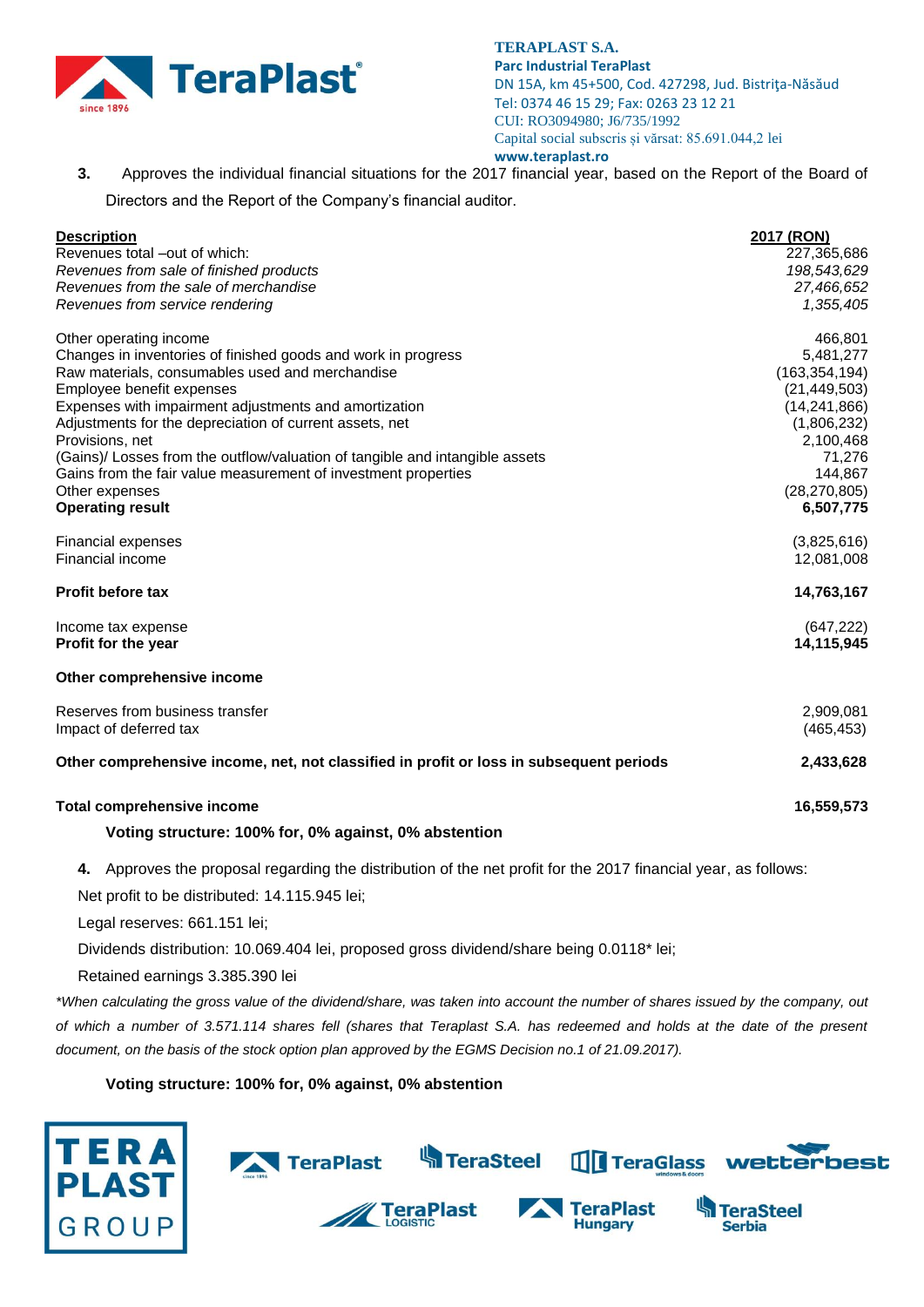

**5.** Approves the consolidated financial statements for the 2017 financial year, according to the Report of the Board of Directors and the Report of the Company's financial auditor.

| <b>Description</b>                                                          | 2017 (RON)      |
|-----------------------------------------------------------------------------|-----------------|
| Revenues total, out of which:                                               | 422,270,070     |
| Revenues from sale of finished products                                     | 378,858,930     |
| Revenues from the sale of merchandise                                       | 42,165,328      |
| Revenues from service rendering                                             | 1,245,812       |
| Other operating income                                                      | 3,764,366       |
| Changes in inventories of finished goods and work in progress               | 11,026,505      |
| Raw materials, consumables used and merchandise                             | (313, 344, 060) |
| Employee benefit expenses                                                   | (40, 348, 001)  |
| Amortization and the adjustments for impairment of non-current assets, net  | (19, 100, 355)  |
| Adjustments for the impairment of current assets, net                       | (1,481,591)     |
| Reversed provisions, net                                                    | 2,614,451       |
| Gains/(Losses) from the outflow/valuation of tangible and intangible assets | 82,367          |
| Gains from the outflow/fair value measurement of investment properties      | 335             |
| Other expenses                                                              | (41, 256, 634)  |
| <b>Operating result</b>                                                     | 24,227,453      |
| <b>Financial expenses</b>                                                   | (5,075,283)     |
| Expenses on interest, net                                                   | (2,560,186)     |
| Financial income                                                            | 4,016,149       |
| Dividend revenues                                                           | 81,045          |
| <b>Financial result</b>                                                     | (3,538,275)     |
| Share of the result of joint ventures                                       |                 |
| accounted for under the equity method                                       | 574,147         |
| <b>Profit before tax</b>                                                    | 21,263,325      |
| Income tax expense                                                          | (2,693,989)     |
| Profit for the year                                                         | 18,569,336      |
| Profit or loss for the period                                               |                 |
| Attributable to                                                             |                 |
| Parent entity equity holders                                                | 18,236,827      |
| Non-controlling interests                                                   | 332,509         |
| Result for the financial year                                               | 18,569,336      |
| Comprehensive income for the year                                           |                 |
| Attributable to                                                             |                 |
| Parent entity equity holders                                                | 18,236,827      |
| Non-controlling interests                                                   | 332,509         |
| <b>Total comprehensive income</b>                                           | 18,569,336      |
| Voting structure: 100% for, 0% against, 0% abstention                       |                 |

**6.** Approves the discharge of the Company's Board of Directors for the 2017 financial year.

**Voting structure: 28,26% for, 0% against, 71,74% abstention**

**(the abstaining votes are given by the Directors, who are also shareholders)**



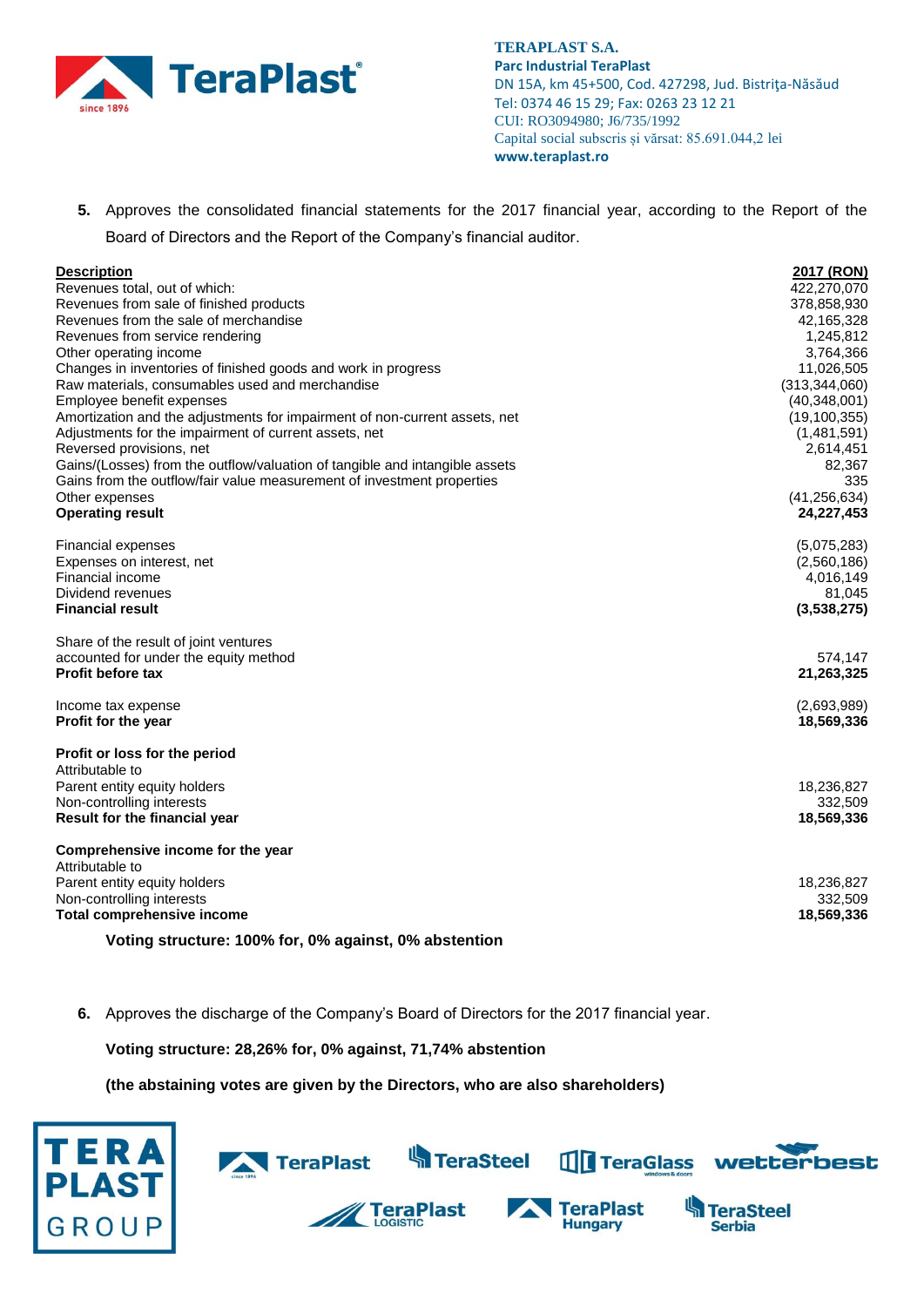

**7.** Approves the Budget of Revenues and Expenses for the 2018 financial year.

| <b>Profit and Loss Account</b>            | <b>Ron 000's</b> |
|-------------------------------------------|------------------|
| Turnover                                  | 332,267          |
| Raw materials and merchandise<br>expenses | 227,732          |
| Contribution margin on raw materials      | 104,536          |
| Operating expenses, out of which:         | 90,615           |
| Depreciation and amortization expenses    | 17,621           |
| Operating profit                          | 13,921           |
| <b>Financial result</b>                   | 8,053            |
| Earnings before taxes                     | 21,974           |

**Voting structure: 100% for, 0% against, 0% abstention**

**8.** Approves the Investment Program for the 2018 financial year

**Voting structure: 100% for, 0% against, 0% abstention**

**9.** Approves the proposal of keeping the level of the remuneration for the members of the Board of Directors for the 2018 financial exercise to the same net level as in 2017 financial exercise. The remuneration thus established shall remain valid until the next ordinary general meeting approving the amount of the administrators' remuneration.

**Voting structure: 97,82% for, 0% against, 2,18% abstention**

**10.** Approves the payment to the Company's Board of Directors of a difference of indemnity resulting from the monthly indexation of 19.9% of the gross remuneration established by the administration contract for the period between 01.01.2018 and the date of the ordinary general meeting approving the amount of the administrators' 2018, so as to ensure to administrators, for the period in question, the same level of net indemnities as before the entry into force of GEO no. 79/2017 for amending and completing the Law no. 227/2015 regarding the Fiscal Code.

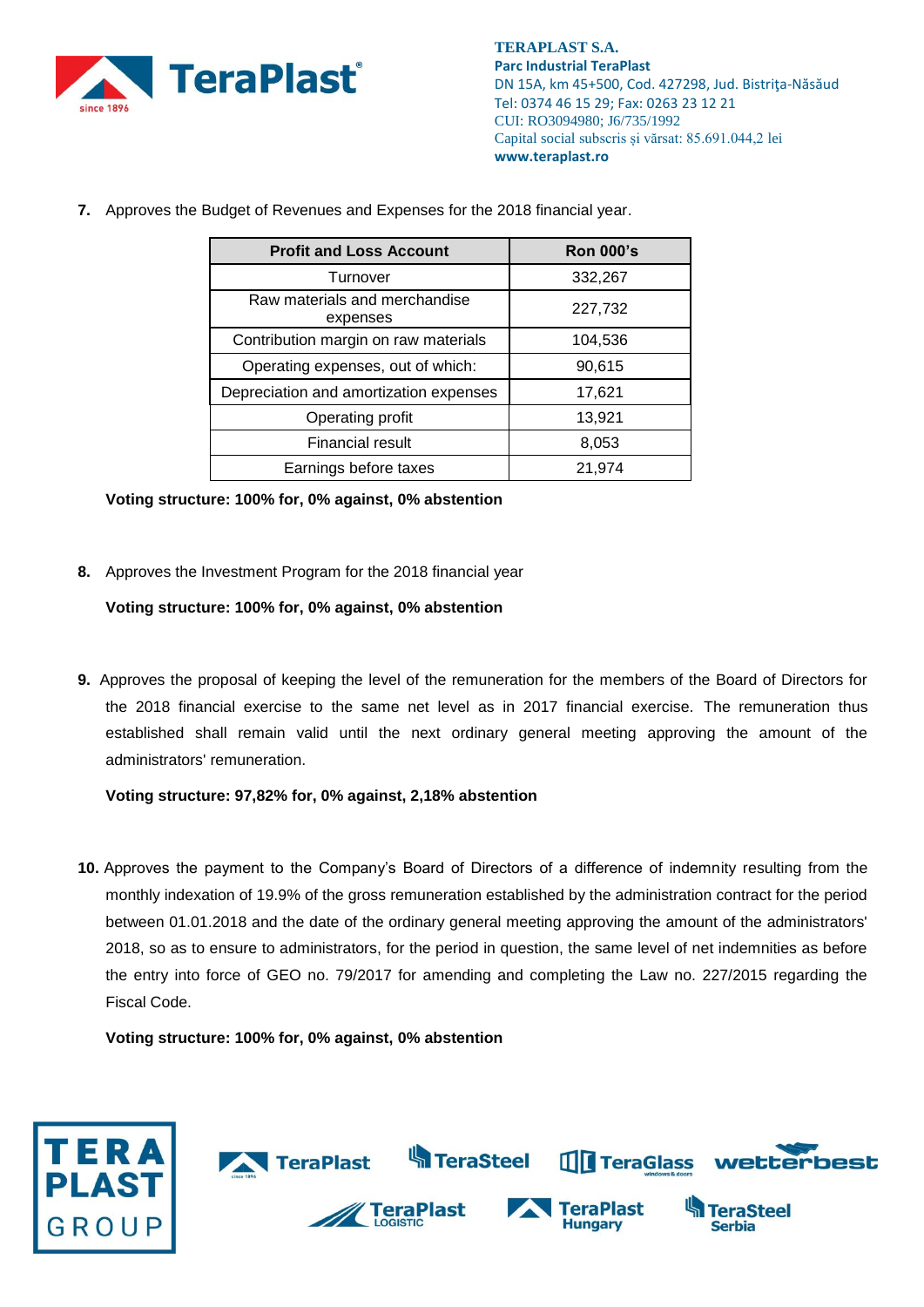

**11.** Elect Mr. Adrian Moldovan as an independent member for the Audit Committee, for a mandate equal to that of the Board of Directors in accordance with Article 2 (12) (A) of Title I, Chapter I, Law 162/2017 and Article 65 of Title I, Chapter IX, Law 162/2017;

**Voting structure: 89,79% for, 10,21% against, 0% abstention**

12. Establishes the date of **June 11th, 2018 as the registration date** when the shareholders affected by the decisions adopted by the Ordinary General Meeting of Shareholders shall be identified.

**Voting structure: 100% for, 0% against, 0% abstention**

13. Approves the date of **June 08th 2018 as "ex-date**", namely the date previous to the registration date when the financial instruments, subject of the decisions of the corporate bodies, are transacted without the rights resulting from such decision, pursuant to Article 2 letter f) of the Regulation no. 6/2009 on the exercise of certain rights of the shareholders within the general meetings of the trading companies, as amended and completed by Regulation no. 13/2014 on the amendment and completion of certain regulations issued by the Security National Board (hereinafter referred to as NSC Regulation no. 6/2009).

**Voting structure: 100% for, 0% against, 0% abstention**

14. Approves the date **June 29th 2018 as payment day**, as defined by the art. 2, letter g) of NSC Regulation No. 6/2009 and by art. 129, ind.3, alin 2 of the NSC Regulation no.1/2006 regarding issuers and operations with securities.

**Voting structure: 100% for, 0% against, 0% abstention**

15. Empowers the Board of Directors to fulfill the decisions adopted by the Ordinary General Meeting of Shareholders.

**Voting structure: 100% for, 0% against, 0% abstention**

16. Authorizes Mr. Dorel Goia - Chairman of the Board of Directors, to sign, for and on behalf of all the shareholders present at the meeting, the OGMS Decision.



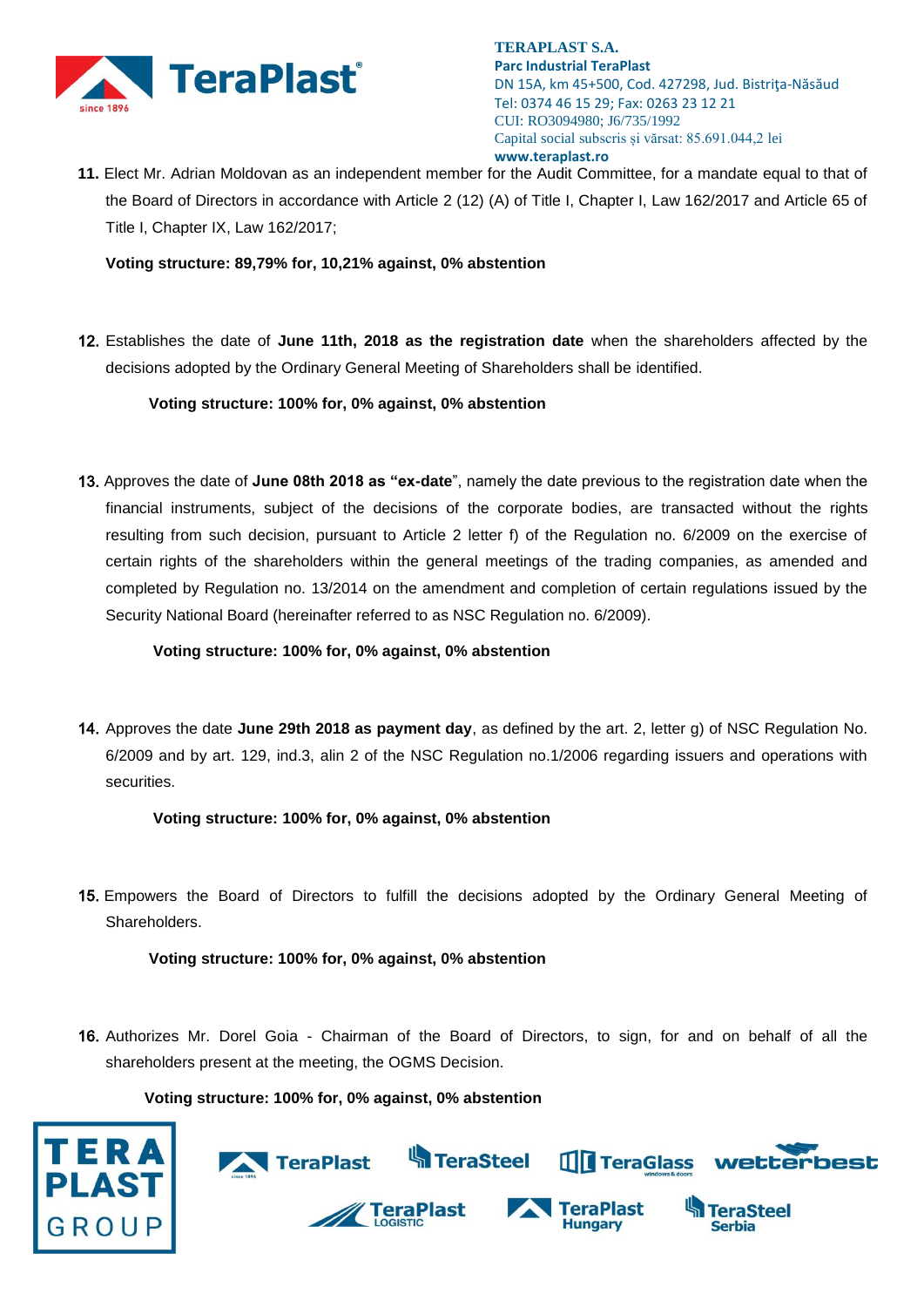

17. Authorizes the company's legal adviser, Mrs. Diana Octavia Bretfelean, holder of ID card series X.B. no. 515915, to do everything that is necessary as to record the OGMS Decision at the Trade Register of Bistrita-Nasaud Court, and to publish such decision in the Official Gazette of Romania, Section 4.

**Voting structure: 100% for, 0% against, 0% abstention**

## **DECISION no. 1 dated April 27th , 2018 of the Extraordinary General Meeting of Shareholders of TERAPLAST S.A.**

In pursuance of art.113 and the following of Companies Law 31/1990 as amended to date, of the Articles of Association of TERAPLAST S.A., of Law no. 24/2017, and the NSC Regulation no. 1/2006 amended by NSC Regulation no. 31/2006, the Extraordinary General Meeting of Shareholders of the company TERAPLAST S.A., headquartered outside the built-up area of Bistrita municipality, at Parc Industrial Teraplast, DN 15A, km 45+500, postal code 427298, Bistrita-Nasaud County, registered at the Trade Register under no. J06/735/1992, VAT no. 3094980, held on April 27th 2018 at the company's headquarters, at 5:00 pm, in a quorum of 65,50% of the total 853.339.328 voting rights corresponding to the 856.910.442 shares issued by TERAPLAST S.A., representing a total number of 558.900.938 votes expressed,

#### *DECIDES*

## *On the items of the agenda as follows:*

**1.** Authorizes the increase of the share capital of the Company, with a maximum of 21.450.000 lei, up to the maximum amount of 107.141.097 lei, representing authorized capital, by delegating to the Board of Directors, for a period of 12 months, the exercise of its competencies regarding the increase of the share capital, based on the provisions of art. 114 paragraph (1) - (2), and of art. 2201 of Law no. 31/1990, the provisions of art. 85 of the Law no. 24/2017 and the provisions of art. 9 paragraph (2) of the Articles of Association of the company, under the following conditions:

- The newly issued shares will be distributed free of charge to all shareholders of the company registered in the Register of Shareholders at the registration date to be determined by the Board of Directors;

- The capital increase will be made to support the current activity of the company;

- Each shareholder registered in the Register of Shareholders at the registration date (which will be determined by the Board of Directors by the decision approving all the details of the increase of the share capital) will be allocated a number of 1 free share to 4 shares held;



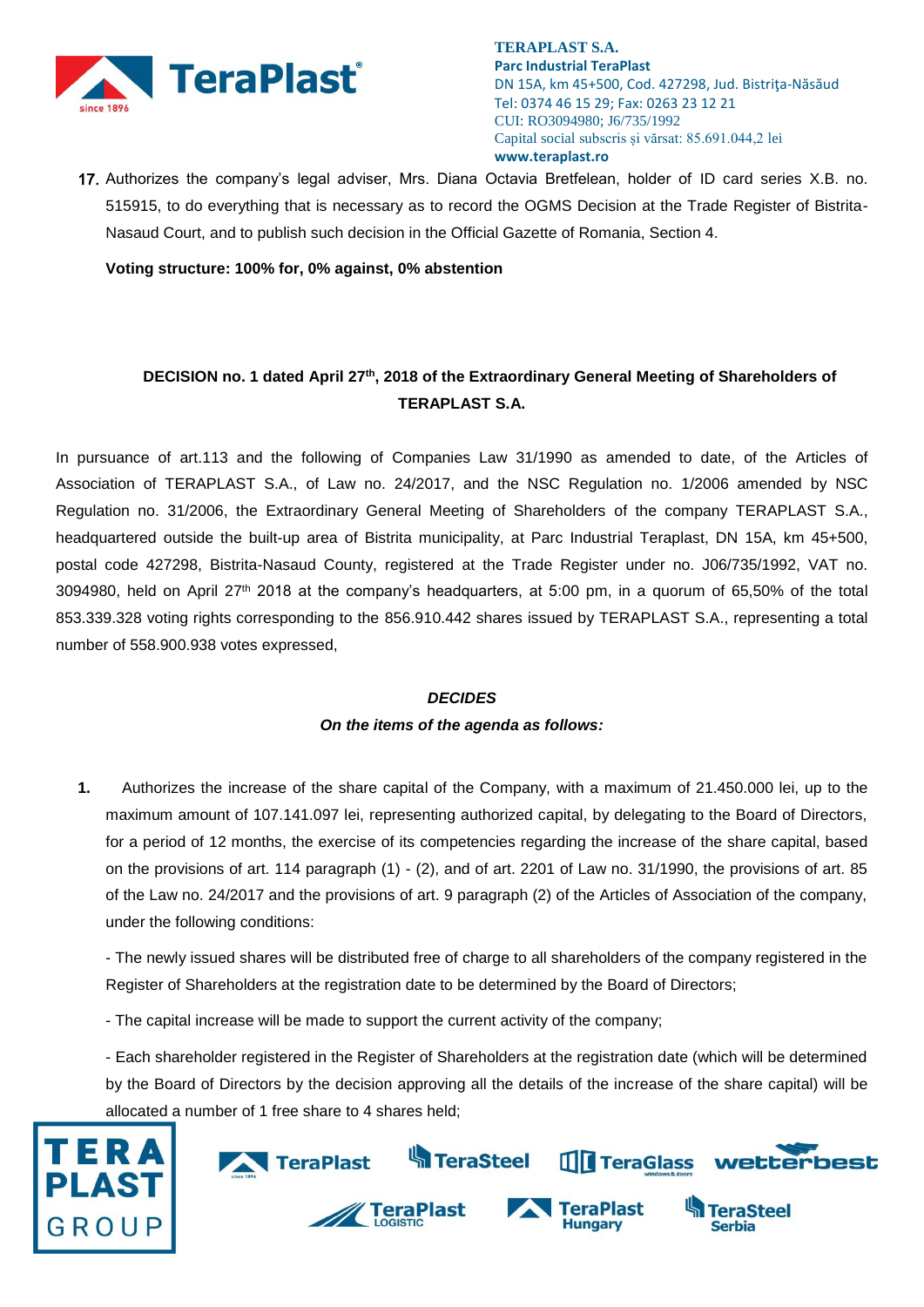

- The increase of the share capital will be made by incorporating the reserves set up in the previous years.

### **Voting structure: 100% for, 0% against, 0% abstention**

**2.** Authorizes the company's Board of Directors to perform any and all formalities necessary to carry out the fulfillment of item 1 of this agenda of the Extraordinary General Meeting of Shareholders, including but not limited to: initiating, developing (including setting out the date of payment, setting out the registration date - the date that serves to identify the shareholders over whom the effects of the capital increase will be reflected, setting the ex-date, establishing the exact value with which the share capital is increased, determining the price at which the fraction of shares resulting from the application of the algorithm and the rounding of the results will be compensated), completing, registering and operating the increase of the share capital, the corresponding modification of the Company's Articles of Association, the drafting and signing of all documents and the fulfillment of any formalities for the implementation and registration of the increase of the share capital to the competent authorities.

**Voting structure: 100% for, 0% against, 0% abstention**

**3.** Approves the updating of the Company's Articles of Association in accordance with those approved at item 1 above, as follows:

**Art. 9. par. (4) shall be inserted and shall have the following content: "The Board of Directors is authorized by the Articles of Association, for a period of 12 months from the date of completing the Articles of Association with this article, to increase the share capital of the Company with a value of maximum 21.450.000 lei, up to the maximum amount of 107,141,097 lei, representing authorized capital."**

**Voting structure: 100% for, 0% against, 0% abstention**

**4.** Approves the total value of 185.000.000 lei as the maximum limit of indebtedness that the company can contract in the 2018 financial year and the approval of the warranty of credit and/or leasing contracts which are going to be accessed within the limit established, with security interest in real estate/pledge, assignments of current and future receivables rights, assignments related to current and future cash, resulting from current accounts and assignments of rights resulted from the insurance policies.

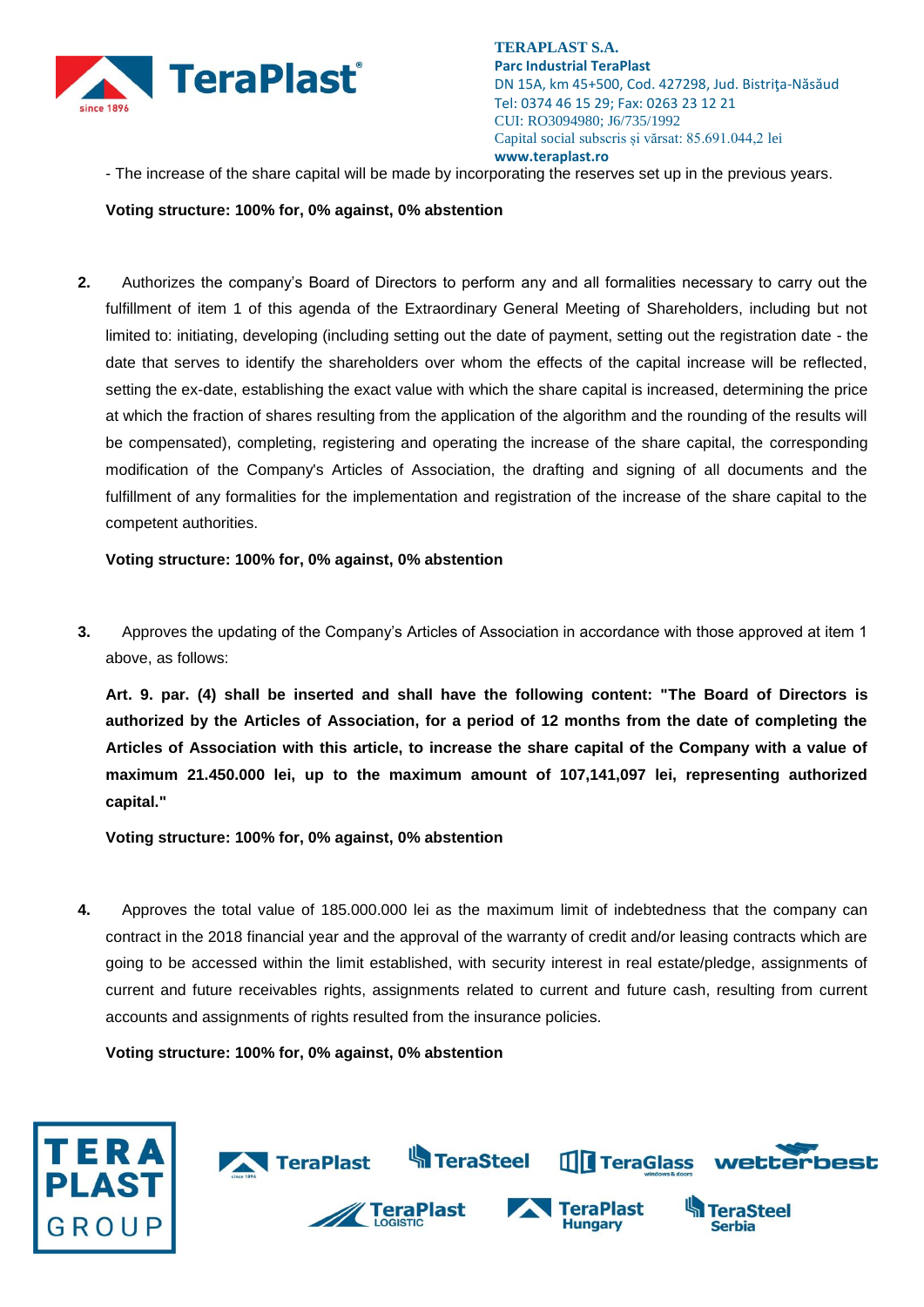

**5.** To authorise the Board of Directors to take, for and on behalf of the Company, all the actions and steps required or useful for the enforcement of item 5 of this decision, up to the maximum agreed limit of indebtedness. Therefore, the Board of Directors shall issue decisions on: taking out bank loans, entering into credit/leasing contracts, extending the bank loan/leasing contracts, establishing the security structure corresponding to the taken out/extended bank loan or leasing contracts, restructuring/establishing new maturity dates for the granted loans, changing the structure of the securities for the pending loans, authorising the persons entitled to sign for and on behalf of TERAPLAST S.A. the bank loan contracts / the leasing contracts / the security contracts / the addendums to the bank loan/leasing contracts, and also any other complementary documents or instruments related to or referred to in the bank loan/leasing contracts, security contracts or any other documents, and also to sign any other forms and requests that might be necessary or useful in relation to such bank transactions.

**Voting structure: 100% for, 0% against, 0% abstention**

**6.** Establishes the date of **June 15th, 2018 as the registration date** when the shareholders affected by the decisions adopted by the Extraordinary General Meeting of Shareholders shall be identified.

**Voting structure: 100% for, 0% against, 0% abstention**

**7.** Approves the date of **June 14th, 2018, as "ex-date**", namely the date previous to the registration date when the financial instruments, subject of the decisions of the corporate bodies, are transacted without the rights resulting from such decision, pursuant to Article 2 letter f) of the Regulation no. 6/2009 on the exercise of certain rights of the shareholders within the general meetings of the trading companies, as amended and completed by Regulation no. 13/2014 on the amendment and completion of certain regulations issued by the Security National Board (hereinafter referred to as NSC Regulation no. 6/2009).

**Voting structure: 100% for, 0% against, 0% abstention**

**8.** Authorizes the Board of Directors to enforce the decisions adopted by the Extraordinary General Meeting of Shareholders.